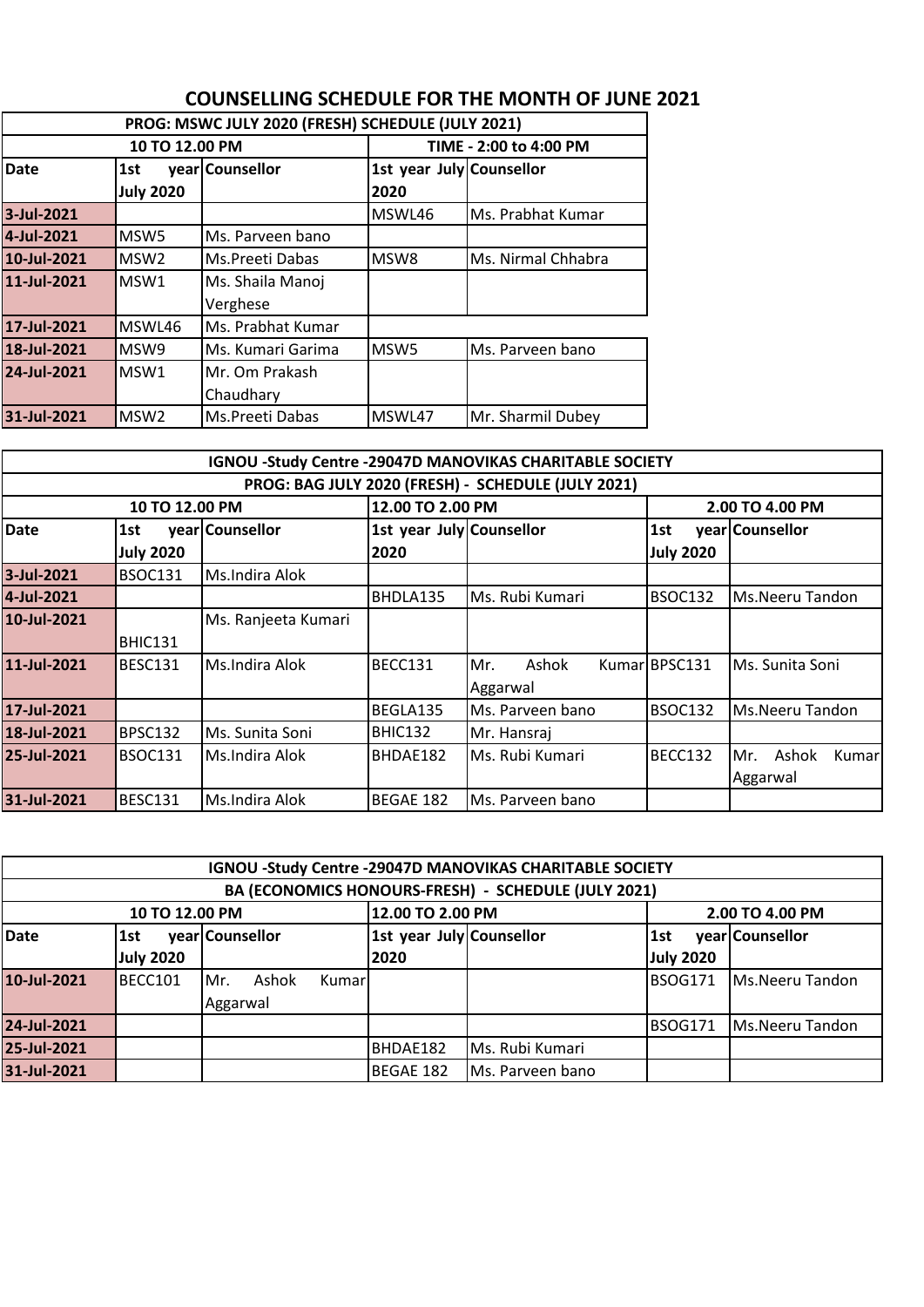| IGNOU -Study Centre -29047D MANOVIKAS CHARITABLE SOCIETY |                                                       |                 |                          |                  |                  |                 |  |
|----------------------------------------------------------|-------------------------------------------------------|-----------------|--------------------------|------------------|------------------|-----------------|--|
| BA (ENGLISH HONOURS-FRESH) - SCHEDULE (JULY 2021)        |                                                       |                 |                          |                  |                  |                 |  |
|                                                          | 12.00 TO 2.00 PM<br>2.00 TO 4.00 PM<br>10 TO 12.00 PM |                 |                          |                  |                  |                 |  |
| <b>Date</b>                                              | 1st                                                   | year Counsellor | 1st year July Counsellor |                  | <b>1st</b>       | year Counsellor |  |
|                                                          | <b>July 2020</b>                                      |                 | 2020                     |                  | <b>July 2020</b> |                 |  |
| 4-Jul-2021                                               | BGDG172                                               | Ms.Indira Alok  |                          |                  |                  |                 |  |
| 10-Jul-2021                                              |                                                       |                 | BEGC101                  | Ms. Parveen bano | <b>BSOG171</b>   | Ms.Neeru Tandon |  |
| 18-Jul-2021                                              | BGDG172                                               | Ms.Indira Alok  |                          |                  |                  |                 |  |
| 24-Jul-2021                                              | <b>BSOG171</b><br>Ms.Neeru Tandon                     |                 |                          |                  |                  |                 |  |
| 31-Jul-2021                                              |                                                       |                 | <b>BEGAE 182</b>         | Ms. Parveen bano |                  |                 |  |

|                                                 | IGNOU -Study Centre -29047D MANOVIKAS CHARITABLE SOCIETY |                 |                          |                 |                  |                 |  |  |
|-------------------------------------------------|----------------------------------------------------------|-----------------|--------------------------|-----------------|------------------|-----------------|--|--|
| BA (HINDI HONOURS-FRESH) - SCHEDULE (JULY 2021) |                                                          |                 |                          |                 |                  |                 |  |  |
|                                                 | 12.00 TO 2.00 PM<br>10 TO 12.00 PM<br>2.00 TO 4.00 PM    |                 |                          |                 |                  |                 |  |  |
| <b>Date</b>                                     | 1st                                                      | year Counsellor | 1st year July Counsellor |                 | 1st              | year Counsellor |  |  |
|                                                 | <b>July 2020</b>                                         |                 | 2020                     |                 | <b>July 2020</b> |                 |  |  |
| 4-Jul-2021                                      | BGDG172                                                  | Ms.Indira Alok  |                          |                 |                  |                 |  |  |
| 10-Jul-2021                                     |                                                          |                 | <b>BHDC-101</b>          | Ms. Rubi Kumari | <b>BSOG171</b>   | Ms.Neeru Tandon |  |  |
| 18-Jul-2021                                     | BGDG172                                                  | Ms.Indira Alok  |                          |                 |                  |                 |  |  |
| 24-Jul-2021                                     | Ms.Neeru Tandon<br><b>BSOG171</b>                        |                 |                          |                 |                  |                 |  |  |
| 25-Jul-2021                                     |                                                          |                 | BHDAE182                 | Ms. Rubi Kumari |                  |                 |  |  |

|             | IGNOU - Study Centre - 29047D MANOVIKAS CHARITABLE SOCIETY |                  |                 |                  |                  |                        |  |  |
|-------------|------------------------------------------------------------|------------------|-----------------|------------------|------------------|------------------------|--|--|
|             | BA (HISTORY HONOURS-FRESH) - SCHEDULE (JULY 2021)          |                  |                 |                  |                  |                        |  |  |
|             | 10 TO 12.00 PM                                             | 12.00 TO 2.00 PM | 2.00 TO 4.00 PM |                  |                  |                        |  |  |
| <b>Date</b> | 1st year July Counsellor<br>year Counsellor<br>1st         |                  |                 | 1st              | year Counsellor  |                        |  |  |
|             | <b>July 2020</b>                                           |                  | 2020            |                  | <b>July 2020</b> |                        |  |  |
| 4-Jul-2021  | BGDG172                                                    | Ms.Indira Alok   |                 |                  |                  |                        |  |  |
| 10-Jul-2021 |                                                            |                  |                 |                  | <b>BSOG171</b>   | Ms.Neeru Tandon        |  |  |
| 11-Jul-2021 | <b>BHIC101</b>                                             | Mr. Hansraj      |                 |                  |                  |                        |  |  |
| 18-Jul-2021 | BGDG172                                                    | Ms.Indira Alok   |                 |                  | BHIC102          | Ms. Ranjeeta Kumari    |  |  |
|             |                                                            |                  |                 |                  |                  |                        |  |  |
| 24-Jul-2021 |                                                            |                  |                 |                  | <b>BSOG171</b>   | <b>Ms.Neeru Tandon</b> |  |  |
| 25-Jul-2021 |                                                            |                  | BHDAE182        | Ms. Rubi Kumari  |                  |                        |  |  |
| 31-Jul-2021 |                                                            |                  | BEGAE 182       | Ms. Parveen bano |                  |                        |  |  |

| IGNOU -Study Centre -29047D MANOVIKAS CHARITABLE SOCIETY        |                  |                 |                          |                  |                  |                 |  |
|-----------------------------------------------------------------|------------------|-----------------|--------------------------|------------------|------------------|-----------------|--|
| BA (PUBLIC ADMINISTRATION HONOURS-FRESH) - SCHEDULE (JULY 2021) |                  |                 |                          |                  |                  |                 |  |
| 12.00 TO 2.00 PM<br>10 TO 12.00 PM<br>2.00 TO 4.00 PM           |                  |                 |                          |                  |                  |                 |  |
| Date                                                            | 1st              | year Counsellor | 1st year July Counsellor |                  | 1st              | year Counsellor |  |
|                                                                 | <b>July 2020</b> |                 | 2020                     |                  | <b>July 2020</b> |                 |  |
| 4-Jul-2021                                                      | BGDG172          | Ms.Indira Alok  | <b>BPAC-101</b>          | Ms. Sunita Soni  |                  |                 |  |
| 18-Jul-2021                                                     | BGDG172          | Ms.Indira Alok  |                          |                  |                  |                 |  |
| 25-Jul-2021                                                     |                  |                 | BHDAE182                 | Ms. Rubi Kumari  |                  |                 |  |
| 31-Jul-2021                                                     |                  |                 | BEGAE 182                | Ms. Parveen bano |                  |                 |  |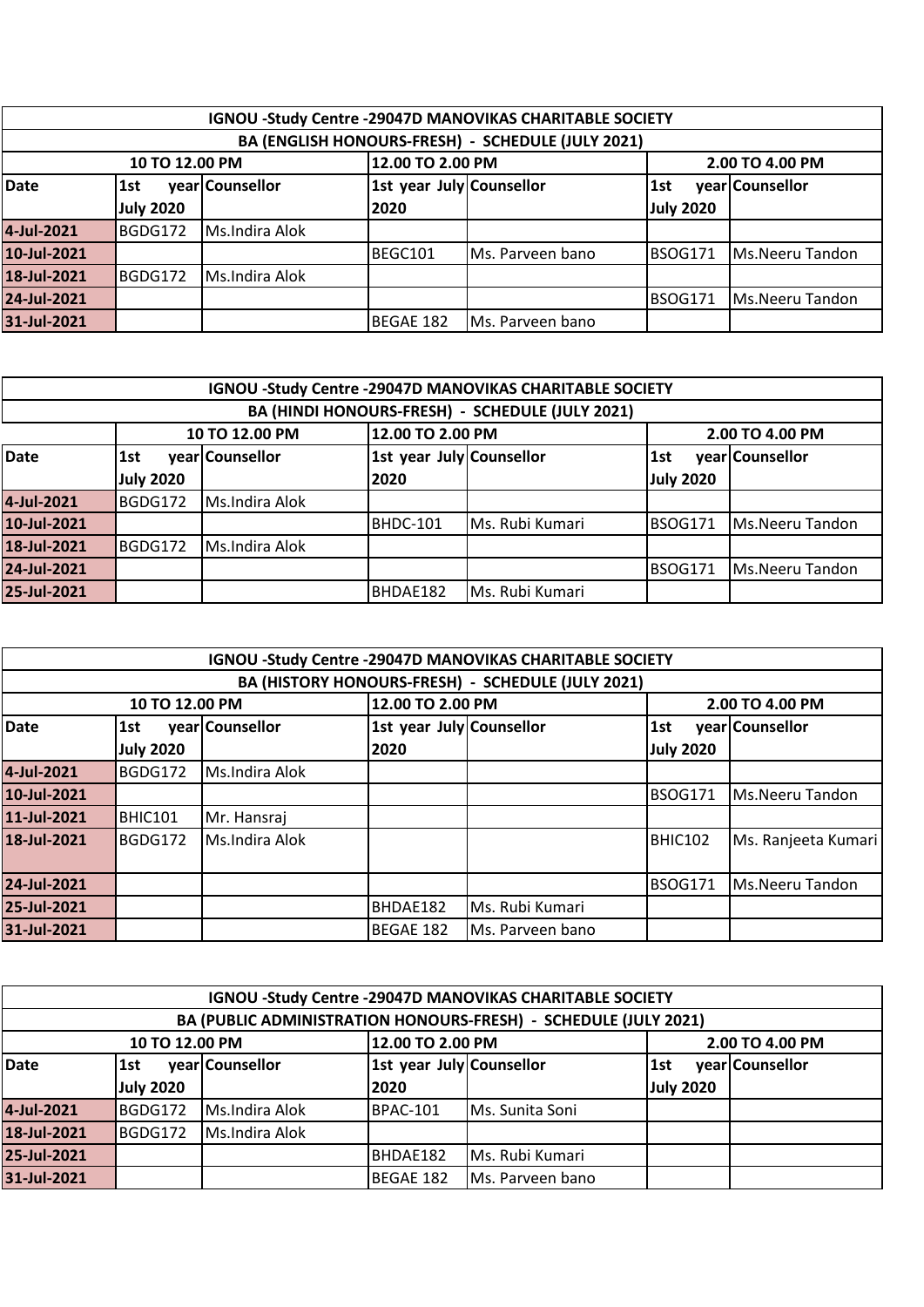|                                                             | IGNOU -Study Centre -29047D MANOVIKAS CHARITABLE SOCIETY |                 |                          |                  |                  |                 |  |  |
|-------------------------------------------------------------|----------------------------------------------------------|-----------------|--------------------------|------------------|------------------|-----------------|--|--|
| BA (POLITICAL SCIENCE HONOURS-FRESH) - SCHEDULE (JULY 2021) |                                                          |                 |                          |                  |                  |                 |  |  |
| 12.00 TO 2.00 PM<br>10 TO 12.00 PM<br>2.00 TO 4.00 PM       |                                                          |                 |                          |                  |                  |                 |  |  |
| <b>Date</b>                                                 | 1st                                                      | year Counsellor | 1st year July Counsellor |                  | <b>1st</b>       | year Counsellor |  |  |
|                                                             | <b>July 2020</b>                                         |                 | 2020                     |                  | <b>July 2020</b> |                 |  |  |
| 4-Jul-2021                                                  | BGDG172                                                  | Ms.Indira Alok  |                          |                  |                  |                 |  |  |
| 10-Jul-2021                                                 |                                                          |                 |                          |                  | <b>BSOG171</b>   | Ms.Neeru Tandon |  |  |
| 18-Jul-2021                                                 | BGDG172                                                  | Ms.Indira Alok  |                          |                  |                  |                 |  |  |
| 24-Jul-2021                                                 |                                                          |                 |                          |                  | <b>BSOG171</b>   | Ms.Neeru Tandon |  |  |
| 25-Jul-2021                                                 | Ms. Rubi Kumari<br>BHDAE182                              |                 |                          |                  |                  |                 |  |  |
| 31-Jul-2021                                                 |                                                          |                 | BEGAE 182                | Ms. Parveen bano |                  |                 |  |  |

| IGNOU -Study Centre -29047D MANOVIKAS CHARITABLE SOCIETY |                                                       |                 |                          |                  |                  |                 |
|----------------------------------------------------------|-------------------------------------------------------|-----------------|--------------------------|------------------|------------------|-----------------|
| BA (SOCIOLOGY HONOURS-FRESH) - SCHEDULE (JULY 2021)      |                                                       |                 |                          |                  |                  |                 |
|                                                          | 12.00 TO 2.00 PM<br>2.00 TO 4.00 PM<br>10 TO 12.00 PM |                 |                          |                  |                  |                 |
| Date                                                     | 1st                                                   | year Counsellor | 1st year July Counsellor |                  | 1st              | year Counsellor |
|                                                          | <b>July 2020</b>                                      |                 | 2020                     |                  | <b>July 2020</b> |                 |
| 4-Jul-2021                                               | BGDG172                                               | Ms.Indira Alok  |                          |                  |                  |                 |
| 18-Jul-2021                                              | BGDG172                                               | Ms.Indira Alok  | BSOC104                  | Ms.Indira Alok   | <b>BSOC103</b>   | Ms.Neeru Tandon |
| 25-Jul-2021                                              |                                                       |                 | BHDAE182                 | Ms. Rubi Kumari  |                  |                 |
| 31-Jul-2021                                              |                                                       |                 | BEGAE 182                | Ms. Parveen bano |                  |                 |

| IGNOU -Study Centre -29047D MANOVIKAS CHARITABLE SOCIETY |                             |                                                   |                  |                        |  |  |  |
|----------------------------------------------------------|-----------------------------|---------------------------------------------------|------------------|------------------------|--|--|--|
|                                                          |                             | PROG: MSWC2 JULY 2020 (RR) - SCHEDULE (JULY 2021) |                  |                        |  |  |  |
|                                                          |                             | 10 TO 12.00 PM                                    |                  | TIME - 2:00 to 4:00 PM |  |  |  |
| <b>Date</b>                                              | 2nd                         | year Counsellor                                   | 2nd<br>vear      | <b>Counsellor</b>      |  |  |  |
|                                                          | <b>July 2020</b>            |                                                   | <b>July 2020</b> |                        |  |  |  |
| 4-Jul-2021                                               | MSW14                       | Mr. Sharmil Dubey                                 |                  |                        |  |  |  |
| 10-Jul-2021                                              |                             |                                                   | MSWL-48          | Mr. Om Prakash         |  |  |  |
|                                                          |                             |                                                   |                  | Chaudhary              |  |  |  |
| 11-Jul-2021                                              | <b>MSW12</b>                | Ms. Prabhat Kumar                                 | MSWL-49          | Mr. Sharmil Dubey      |  |  |  |
| 17-Jul-2021                                              | Ms. Nirmal Chhabra<br>MSW13 |                                                   |                  |                        |  |  |  |
| 25-Jul-2021                                              | MSW15                       | Ms. Parveen Bano                                  | <b>MSW16</b>     | Ms. Nirmal Chhabra     |  |  |  |

|                                                  | IGNOU -Study Centre -29047D MANOVIKAS CHARITABLE SOCIETY |                     |                  |                        |                  |                        |  |  |
|--------------------------------------------------|----------------------------------------------------------|---------------------|------------------|------------------------|------------------|------------------------|--|--|
| PROG: BAG2 JULY 2020 (RR) - SCHEDULE (JULY 2021) |                                                          |                     |                  |                        |                  |                        |  |  |
| 10 TO 12.00 PM                                   |                                                          |                     | 12.00 TO 2.00 PM |                        |                  | 2.00 TO 4.00 PM        |  |  |
| <b>Date</b>                                      | 2nd                                                      | year Counsellor     | 2nd              | year Counsellor        | 2nd              | year Counsellor        |  |  |
|                                                  | <b>July 2020</b>                                         |                     | <b>July 2020</b> |                        | <b>July 2020</b> |                        |  |  |
| 10-Jul-2021                                      |                                                          |                     | <b>BHIC 134</b>  | Dr. Kamana Rai         |                  |                        |  |  |
| 11-Jul-2021                                      | BHDC133                                                  | Ms. Rubi Kumari     |                  |                        | <b>BSOC133</b>   | Maheshwari<br>Ms.      |  |  |
|                                                  |                                                          |                     |                  |                        |                  | Chaudhary              |  |  |
| 17-Jul-2021                                      | <b>BHIC 133</b>                                          | Ms. Ranjeeta Kumari | BHDC134          | Ms. Rubi Kumari        |                  |                        |  |  |
|                                                  |                                                          |                     |                  |                        |                  |                        |  |  |
| 18-Jul-2021                                      | <b>BHIC 134</b>                                          | Dr. Kamana Rai      |                  |                        | BECC133          | Ashok<br>Kumarl<br>Mr. |  |  |
|                                                  |                                                          |                     |                  |                        |                  | Aggarwal               |  |  |
| 24-Jul-2021                                      |                                                          |                     | BEGC133          | Ms. Parveen bano       |                  |                        |  |  |
| 31-Jul-2021                                      | <b>BHIC 133</b>                                          | Ms. Ranjeeta Kumari | BSOC134          | <b>Ms.Neeru Tandon</b> |                  |                        |  |  |